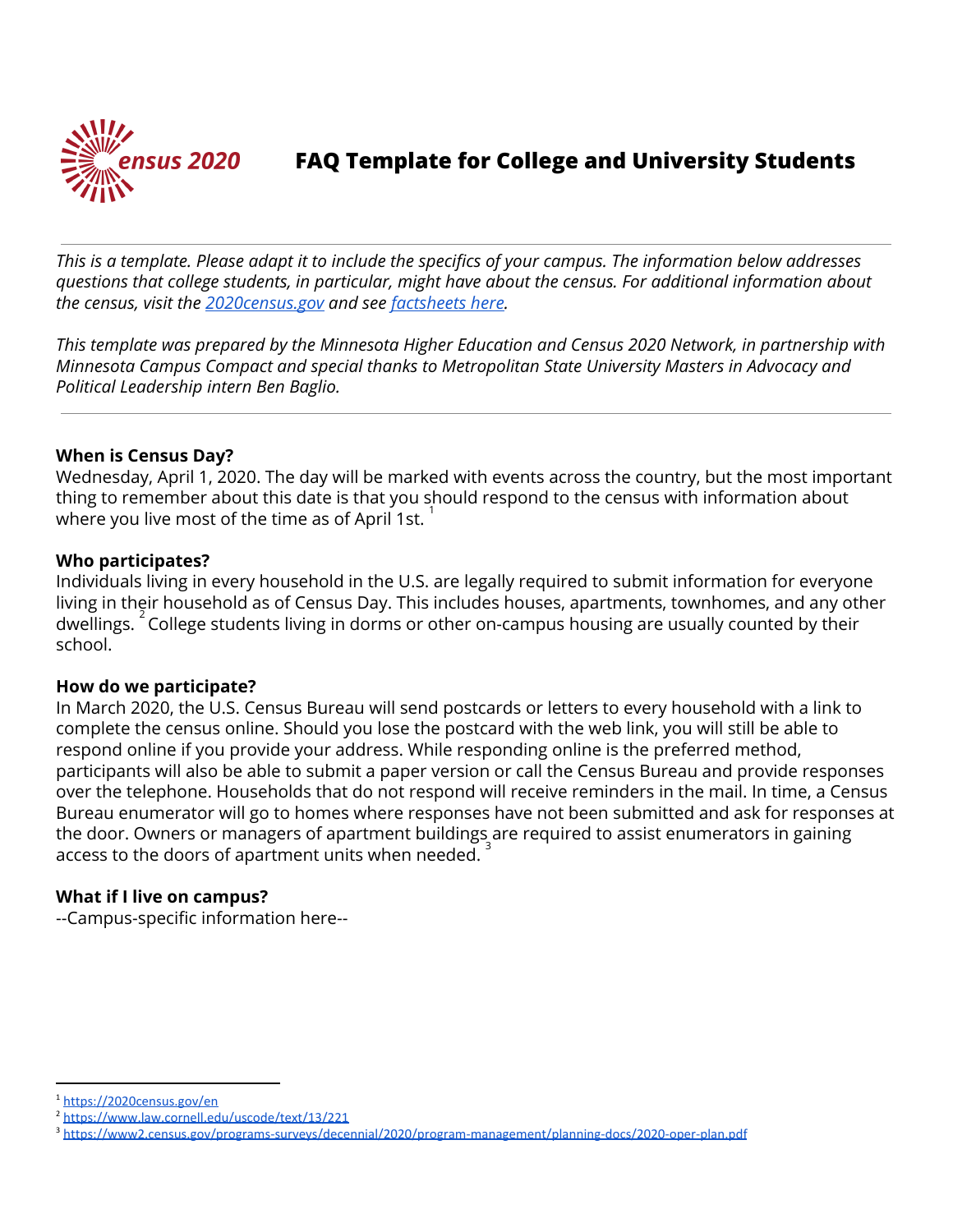## **What if I live off-campus?**

You are responsible for completing the census if you live in an apartment, house, townhome, or any other type of off-campus housing. Households with roommates living together should communicate with one another to make sure everyone's information is accurately included on one census form (online, phone, or paper) before submitting. Even if another address is listed on your driver's license, I.D., voter registration, or even your school records (such as your family's address), you should still be counted where you live during the school year and not at another address. If you have family filling out the census at a different address, be sure to communicate with them to make sure they know that you will be counted where you live during the school year.

## **Where should I be counted if I don't live in the area year-round?**

You should be counted where you are living the majority of the time throughout the calendar year, as of April 1, 2020. Since the school year encompasses most of the calendar year, you should be counted where you live during the school year and not at another address you may have on record elsewhere.

## **Will the census be made available in multiple languages?**

In addition to English, the census will be accessible, in all formats, in 12 other languages: Spanish, Chinese (Simplified), Vietnamese, Korean, Russian, Arabic, Tagalog, Polish, French, Haitian Creole, Portuguese, and Japanese. Questionnaire assistance will also be made available online and by telephone (which will include both Mandarin and Cantonese). A language glossary, along with both video and printed guides, will also be produced and distributed in a total of 59 different languages.  $5$  Enumerators that are taking down responses at peoples' doors will also have a printed language identification card to help participants identify the primary language that they speak, which in turn will help the enumerators point participants towards resources produced in that language. Unfortunately, the census will not be available in Somali, Hmong, and Oromo.

## **Why should we participate?**

The federal government allocates almost \$900 billion annually to states and local governments based on their census data to fund programs like the school lunch program, Pell grants, special education funding, housing vouchers, and Medicaid. From this, Minnesota receives almost \$15.5 billion annually.  $\frac{7}{5}$  On a per person basis, that is \$2,796/year or almost \$28,000/person/decade. Seats in the U.S. House are allocated based on population numbers taken from the census and businesses make decisions on where to invest or expand based on the data. The majority of demographic data used in research and analysis, including the information used in your own college courses, comes from the census.

## **Do I have to put my name on my census form?**

No.

## **Who gets to see my census responses?**

It's illegal for anyone but the Census Bureau to use your information or share your personal census responses. You can learn more about the [details](https://www.census.gov/library/fact-sheets/2019/dec/2020-confidentiality.html) here. This means that the Census Bureau would not be allowed to share an individual's census information with a local housing authority or a federal agency like ICE.

<sup>5</sup> <https://www2.census.gov/cac/nac/meetings/2018-06/kim-language-services.pdf>

<sup>4</sup> <https://www.federalregister.gov/documents/2015/05/20/2015-12118/2020-decennial-census-residence-rule-and-residence-situations>

<sup>6</sup> <https://mn.gov/admin/demography/census2020/why-important/>

<sup>7</sup> <https://gwipp.gwu.edu/counting-dollars-2020-role-decennial-census-geographic-distribution-federal-funds>